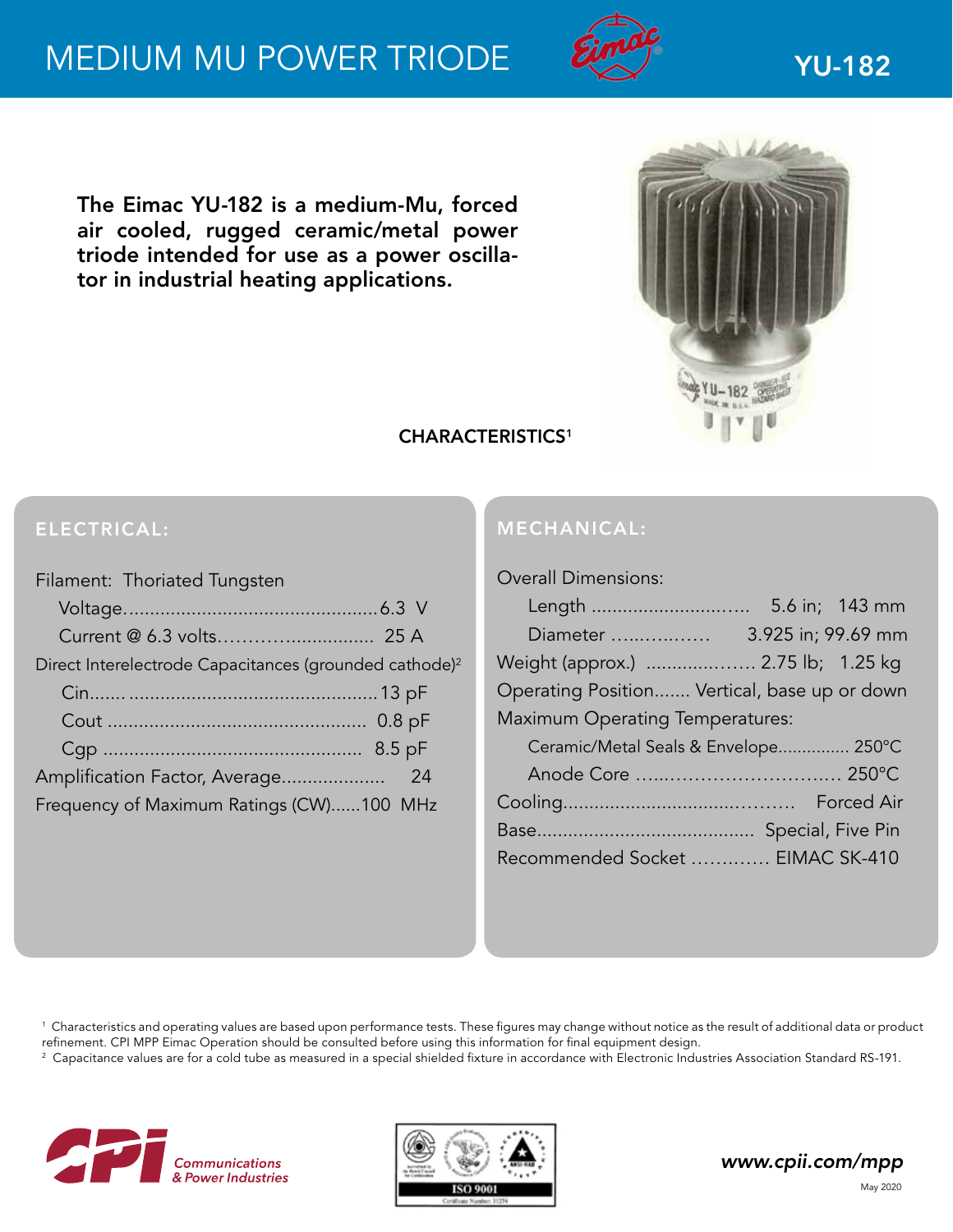| <b>RANGE VALUES FOR EQUIPMENT DESIGN</b>                                                                                                                                                                                                             |              |                     |                     |  |  |  |
|------------------------------------------------------------------------------------------------------------------------------------------------------------------------------------------------------------------------------------------------------|--------------|---------------------|---------------------|--|--|--|
|                                                                                                                                                                                                                                                      | Min.<br>24.0 | Max.<br>26.0        | A                   |  |  |  |
| Interelectrode Capacitances <sup>1</sup> (grounded cathode)<br>Cin.<br>Cgp<br>Cout<br><sup>1</sup> Capacitance values are for a cold tube as measured in a shielded fixture in accordance with Electronic Industries<br>Association Standard RS-191. | 11.0<br>7.0  | 15.0<br>10.0<br>1.0 | pF<br>pF<br>рF<br>v |  |  |  |

#### RADIO FREQUENCY POWER OSCILLATOR OR AMPLIFIER Class C

## TYPICAL OPERATION:

Anode Voltage 6.00 kVdc

Grid Resistance 4500 Ohms Approximate Load Impedance\* 4700 Ohms

0.65 Adc -500 Vdc 0.11 Adc

|              | Anode Current                   | 0.65   | Ad <sub>'</sub> |
|--------------|---------------------------------|--------|-----------------|
| <b>JGS:</b>  | Grid Voltage                    | $-500$ | Vd              |
|              | Grid Current <sup>2</sup>       | 0.11   | Ad              |
| Kilovolts DC | Peak Positive Grid Voltage      | 775    |                 |
| Ampere DC    | <b>Driving Power</b>            | 85     | W               |
| Volts DC     | Plate Input Power               | 3900   | W               |
| Kilowatts DC | Anode Dissipation               | 11     | kW              |
| Watts        | Anode Output Power <sup>1</sup> | 28     | kW              |

ABSOLUTE MAXIMUM RATINGS:

| Anode Voltage           | 7.0 Kilovolts DC |
|-------------------------|------------------|
| Anode Current           | 0.8 Ampere DC    |
| Grid Voltage            | - 500 Volts DC   |
| Anode Dissipation       | 1.5 Kilowatts DC |
| <b>Grid Dissipation</b> | 75 Watts         |
| Grid Current, No Load   | 0.18 Ampere      |
|                         |                  |

#### <sup>1</sup> An output tank circuit efficiency of 88% is assumed. Power delivered to the load will vary with circuit losses.

2 Approximate values.

#### **TYPICAL OPERATION**

NOTE: TYPICAL OPERATION data are obtained from direct measurement or by calculation from published characteristic curves. Adjustment of the rf grid voltage to obtain the specified anode current at the specified bias and anode voltages is assumed. If this procedure is followed, there will be little variation in output power when the tube is changed, even though there may be some variation in grid current. The grid current which results when the desired anode current is obtained is incidental and varies from tube to tube. These current variations cause no difficulty so long as the circuit maintains the correct voltage in the presence of the variations in current. If grid bias is obtained principally by means of a grid resistor, the resistor must be adjustable to obtain the required bias voltage when the correct rf grid voltage is applied.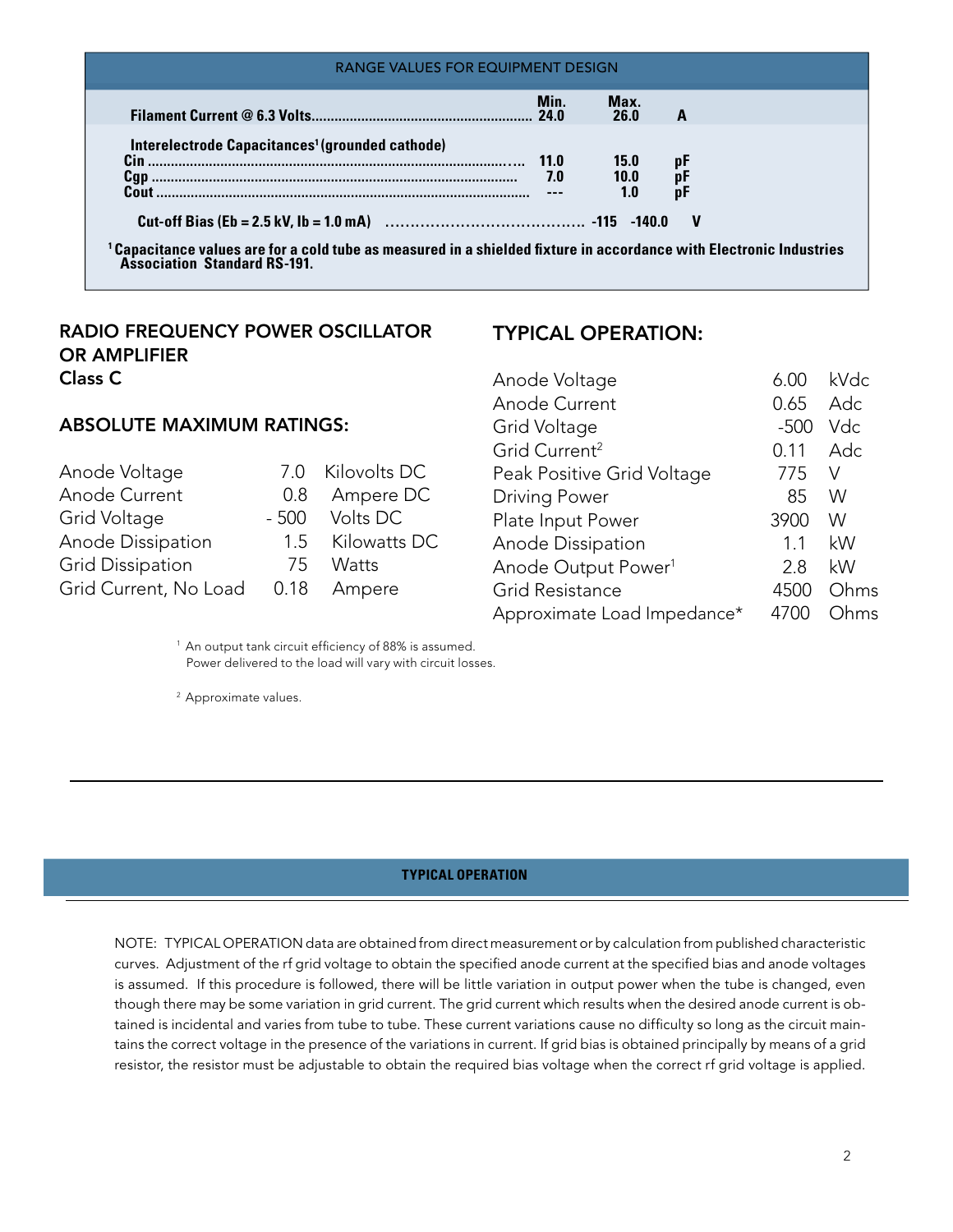#### MECHANICAL

HANDLING – This product contains a thoriated-tungsten filament and should be protected from shock and vibration. It is recommended that the tube be removed from equipment that is being shipped, to prevent damage that may occur in transit.

MOUNTING & SOCKETING – The tube must be operated with its axis vertical. The base of the tube may be up or down at the option of the equipment designer. This product contains a thoriated-tungsten filament and should be protected from shock and vibration. The Eimac SK-410 socket is ideal for use with this tube; other sockets may fail to provide proper airflow and pressure-drop characteristics and are not recom-mended. A cylindrically-shaped Teflon or glass chimney around the outside of the cooler is recommended for this purpose. Connection to the anode should be made by use of a band around the anode cooler.

STORAGE – If a tube is to be stored as a spare it should be kept in its original shipping carton with the original packing material to minimize the possibility of handling damage. Before storage a new tube should be operated in the equipment for 100 to 200 hours to establish that it has not been damaged and operates properly. If the tube is still in storage 6 months later it should be operated in the equipment for 100 to 200 hours to make sure there has been no degradation. If operation is satisfactory the tube can again be stored with great assurance of being a known-good spare.

COOLING - The maximum temperature rating for the anode core and the ceramic/metal seals of this tube is 250°C and sufficient forced-air cooling must be provided to assure operation at safe tube temperatures. Tube life is usually prolonged if cooling in excess of the absolute minimum requirements is provided.

Airflow must be applied anytime that filament voltage is applied to the tube and may continue for a period of approximately 2 minutes after filament voltage is removed to allow for tube cool-down. An interlock should be used that senses proper airflow and removes all power from the tube in the event of even partial cooling system failure.

The table below shows minimum airflow requirements necessary to keep the anode temperature below 225°C with an inlet air temperature of 250°C at sea level. Air-flow is specified to be in the base-to-anode direction. This data applies to operation below 30 MHz; if the tube is used above this frequency additional cooling may be required because of increased rf losses that occur at VHF.

| Airflow<br>Direction | Anode<br>Dissipation<br><b>Watts</b> | Airflow<br><b>CFM</b> | Approximate<br>Pressure Drop<br>in $H2O$ |
|----------------------|--------------------------------------|-----------------------|------------------------------------------|
| Base to Anode        | 500                                  | 15                    | .09                                      |
| Base to Anode        | 1000                                 | 34                    | .22                                      |
| Base to Anode        | 1500                                 | 65                    | .45                                      |

At higher altitudes increased airflow is required; in this case both the airflow and pressure drop values shown must be increased by the following factors: 5000 feet x 1.24; 10,000 feet x 1.46. Additional cooling of the tube base may be required especially if the anode cooling air is not directed past the base first; the preferred configuration is airflow in the base-to-anode direction, although cooling air supplied in the alternate direction is permissible but must be of substantially higher flow rate to provide proper cooling.

The designer is cautioned that the cooling recommendations shown are absolute values for inlet air and temperature rise conditions shown with no safety factor; it is considered good engineering practice to allow additional air flow for conservatism and to make allowance for variables such as dirty air filters, dirty anode cooling fins, pressure losses in air ducting, etc. Cooling air should be filtered to remove particles of foreign matter that may become embedded in the anode cooling fins and impair cooling efficiency.

Temperature-sensitive paints are available which will allow a check of temperatures before any design is finalized. EIMAC Application Bulletin AB-20, "Measuring Temperature of Power Grid Tubes", covers this subject in detail and is available on request.

ABSOLUTE MAXIMUM RATINGS - Values shown for each type of service are based on the "absolute system" and are not to be exceeded under any service conditions. These ratings are limiting values outside which serviceability of the tube may be impaired. In order not to exceed absolute ratings the equipment designer has the responsibility of determining an average design value for each rating below the absolute value of that rating by a safety factor so that the absolute values will never be exceeded under any usual conditions of supply-voltage variation, load variation, or manufacturing variation in the equipment itself. It dœs not necessarily follow that combinations of absolute maximum ratings can be attained simultaneously.

FILAMENT OPERATION - This tube is designed for commercial service, with no more than one normal off/on filament cycle per day. If additional cycling is anticipated it is recommended the user contact Application Engineering at CPI/Eimac for additional information.

With a new tube, or one that has been in storage for some period of time, operation with filament voltage only, at the nominal value of 6.3 Volts, applied for a period of 30 to 60 minutes is recommended before full operation begins. This allows the active getter material mounted within the filament structure to absorb any residual gas molecules which have accumulated during storage.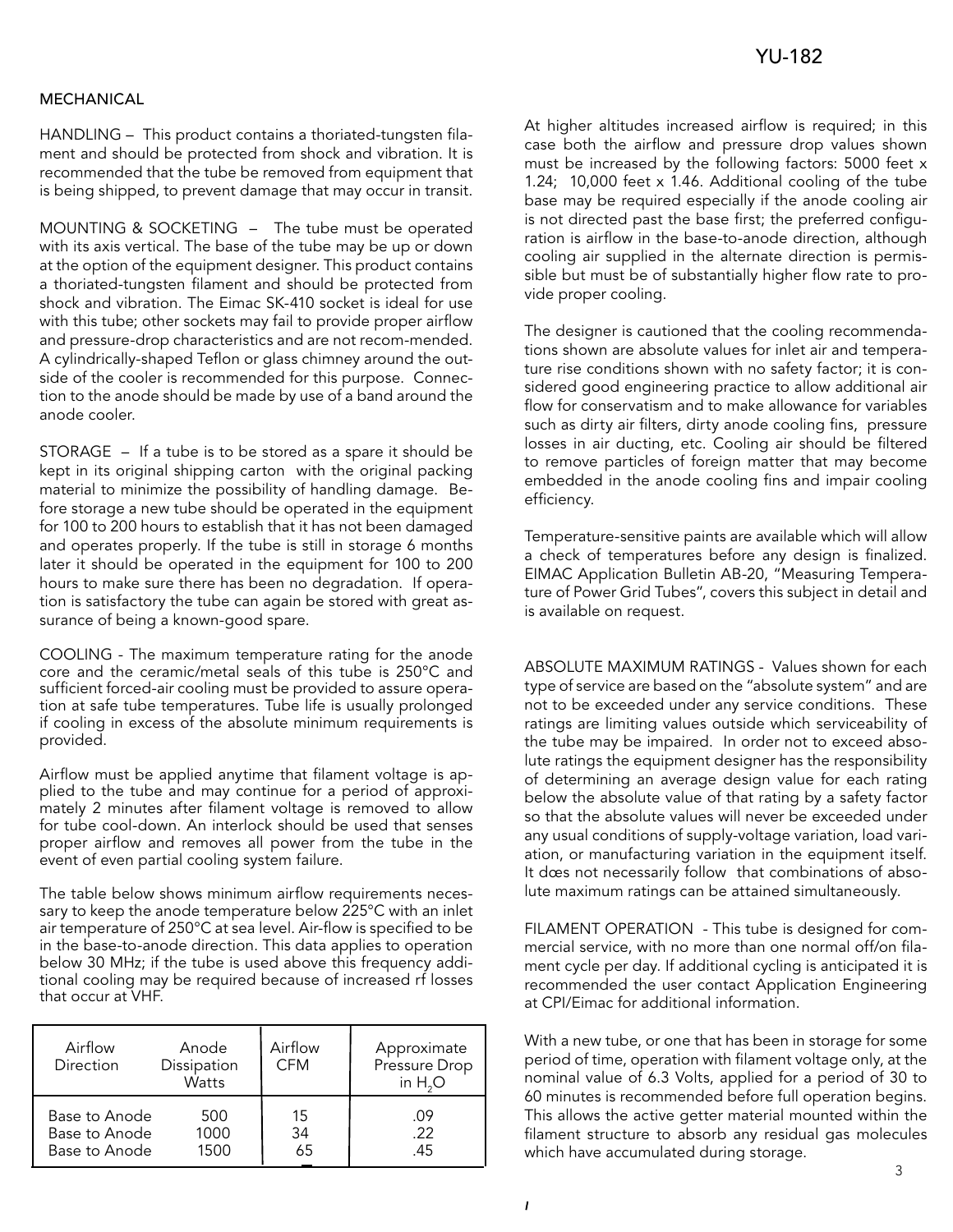#### YU-182

 Once normal operation has been established a minimum filament warm-up time of five seconds is normally sufficient before commencing operation at full power.

At the rated (nominal) filament voltage the peak emission capability of the tube is many times that needed for communications service. A reduction in filament voltage will lower the filament temperature, which will substantially increase life expectancy. The correct value of filament voltage should be determined for the particular application. It is recommended the tube be operated at full nominal voltage for an initial stabilization period of 100 to 200 hours before any action is taken to operate at reduced voltage. The voltage should gradually be reduced until there is a slight degradation in performance (such as power output or distortion). The voltage should then be increased a few tenths of a volt above the value where performance degradation was noted for operation. The operating point should be rechecked after 24 hours. Filament voltage should be closely regulated when voltage is to be reduced below nominal in this manner, to avoid any adverse influence by normal line voltage variations. Filament voltage should be measured at the tube base or socket, using an accurate rms-responding meter.

Eimac Application Bulletin AB-18, "Extending Transmitter Tube Life", gives information on the effect of filament voltage on life expectancy.

When cold, the resistance of a thoriated tungsten filament is very low, therefore the initial starting (inrush) current when filament voltage is applied can be many times the normal (hot) current; this can be detrimental to the longevity of a filament structure. Filament inrush current should never exceed a value of twice the nominal rated current. The use of a special impedance-limited filament transformer or other "stepstart" circuitry in the supply side (primary) of the filament transformer is recommended.

LOAD FAULTS - In self-excited oscillators large load variations or faults can cause potentially dangerous changes in tube efficiency, which in turn, can increase anode dissipation to a very high level. If this occurs, tube damage can result even though the anode current is near normal operating values. The circuit designer is therefore cautioned to suitably proportion the circuit constants to minimize this effect, and to be sure cooling airflow is adequate to handle the worstcase dissipation conditions. New system designs often incorporate a thermal detection device in the exhaust airflow to remove power from the tube in the case of abnormal or fault conditions.

GRID OPERATION – In class C service a resistor in the dc grid return can be employed to obtain the desired grid bias voltage. In self-excited oscillators that use this technique, special care should be taken to assure that under no conditions will grid current fall to zero or very low values, as may occur if oscillations cease while plate voltage is present, otherwise anode overheating may occur.

When a power grid tube in an oscillator is lightly loaded, grid current will rise. This will increase bias voltage somewhat, helping reduce anode current and therefore lower anode dissipation. Grid dissipation however may rise under these conditions, and it is important to respect the maximum no-load grid current rating for the YU-182, specifically 0.18 Ampere.

This value should never be exceeded except for brief intervals during tuning. In all circumstances grid current must be monitored continuously with a dc current meter. Use of a dynamic resistance such as an incandescent lamp as part of the grid resistance is sometimes employed in power oscillators to help reduce load-pulling effects associated with some applications.

The maximum grid dissipation rating for this tube is 75 Watts, determined approximately by the product of the dc grid current and the peak positive grid voltage. A grid current sensing circuit which removes anode voltage from the tube in the event of excessive grid current is recommended. A protective spark-gap device should be connected between the grid and cathode to guard against excessive voltage.

FAULT PROTECTION - In addition to normal cooling interlocks, grid and anode over-current interlocks, it is good practice to protect the tube from internal damage which could result from occasional arcing at high plate voltage. In all cases, some protective resistance, at least 10 Ohms, should be used in series with the tube's anode supply to absorb power supply stored energy in case an arc should occur. An electronic crowbar, which will discharge power supply capacitors in a few microseconds after the start of an arc, may be required. The test for each electrode supply is to short each electrode to ground, one at a time, through a vacuum relay switch and a 6-inch length of #30 AGW copper wire. The wire will remain intact if protection is adequate. Eimac Application Bulletin AB-17, "Fault Protection", contains considerable detail and is available upon request.

INTERELECTRODE CAPACITANCE - The actual internal interelectrode capacitance of a tube is influenced by many variables in most applications, such as stray capacitance to the chassis, capacitance added by the socket used, stray capacitance between tube terminals, and wiring effects. To control the actual capacitance values within the tube, as the key component involved, the industry and the Military Services use a standard test procedure as described in Electronic Industries Association Standard RS-191. This requires the use of specially constructed test fixtures, which effectively shield all external tube leads from each other and eliminates any capacitance reading to "ground". The test is performed on a cold tube in a special shielded test fixture. Other factors being equal, controlling internal tube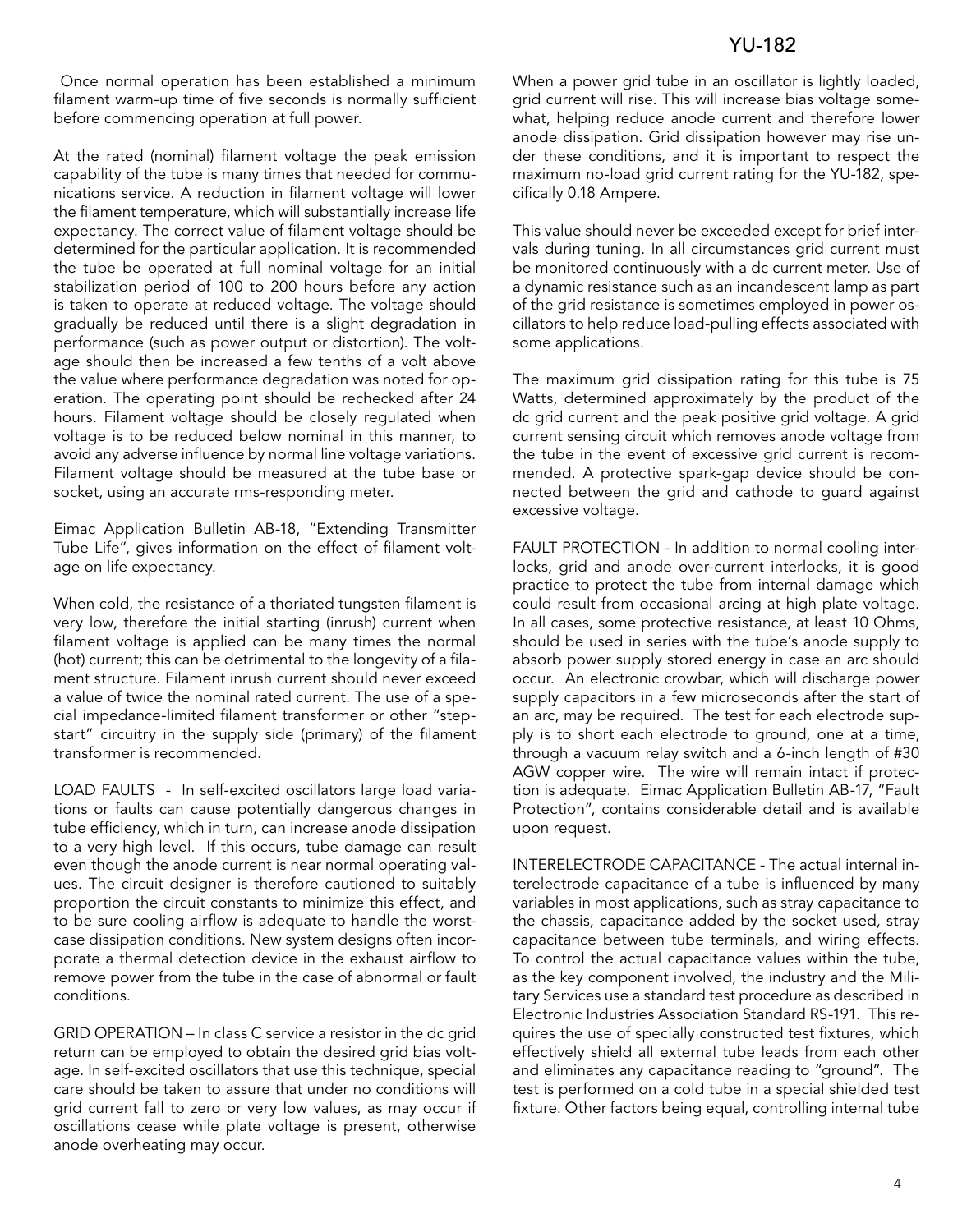#### YU-182

capacitance in this way normally assures good interchangeability of tubes over a period of time, even with tubes made by different manufacturers. Capacitance values shown in the manufacturer's technical data, or test specifi-cations, normally are taken in accordance with Standard RS-191.

The equipment designer is therefore cautioned to make allowance for the actual capacitance values which will exist in any normal application. Measurements should be taken with mounting which represents approximate final layout if capacitance values are highly significant in the design.

HIGH VOLTAGE - The YU-182 operates at voltages which can be deadly, and the equipment must be designed properly and operating precautions must be followed. Equipment must be designed so that no one can come in contact with high volt-

. switches to open the primary circuits of the power supages. All equipment must include safety enclosures for high-voltage circuits and terminals, with interlock plies and to discharge high-voltage capacitors whenever access doors are opened. Interlock switches must not be bypassed or "cheated" to allow operation with access doors open. Always remember that HIGH VOLT-AGE CAN KILL.

HOT SURFACES - Air-cooled surfaces and other parts of tubes can reach temperatures of several hundred degrees C and cause serious burns if touched for several minutes after all power is removed.

SPECIAL APPLICATIONS - If it is desired to operate this tube under conditions widely different from those given here, contact the Application Engineering Dept., CPI MPP Eimac Operation for information and recommendations.

#### OPERATING HAZARDS

Proper use and safe operating practices with respect to power tubes are the responsibility of equipment manufacturers and users of such tubes. All persons who work with and are exposed to power tubes, or equipment that utilizes such tubes, must take precautions to protect themselves against possible serious bodily injury. DO NOT BE CARELESS AROUND SUCH PRODUCTS.

The operation of this tube may involve the following hazards, any one of which, in the absence of safe operating practices and precautions, could result in serious harm to personnel.

Please review the detailed Operating Hazards Sheet enclosed with each tube, or request a copy from CPI Microwave Power Products, Eimac Operation.

HIGH VOLTAGE – Normal operating voltages can be deadly. Remember the HIGH VOLTAGE CAN KILL.

LOW-VOLTAGE HIGH-CURRENT CIRCUITS - Personal jewelry, such as rings, should not be worn when working with filament contacts or connectors as a short circuit can produce very high current and melting, resulting in severe burns.

RF RADIATION – Exposure to strong rf fields should be avoided, even at relatively low frequencies. CARDIAC PACEMAKERS MAY BE AFFECTED.

HOT WATER – Water used to cool tubes may reach scalding temperatures. Touching or rupture of the cooling system can cause serious burns.

HOT SURFACES – Surfaces of tubes can reach temperatures of several hundred°C and cause serious burns if touched for several minutes after all power is removed.

MATERIALS COMPLIANCE - This product and package conforms to the conditions and limitations specified in 49CFR 173.424 for radioactive material, excepted package-instruments or articles, UN2910. In addition, this product and package contains no beryllium oxide (BeO).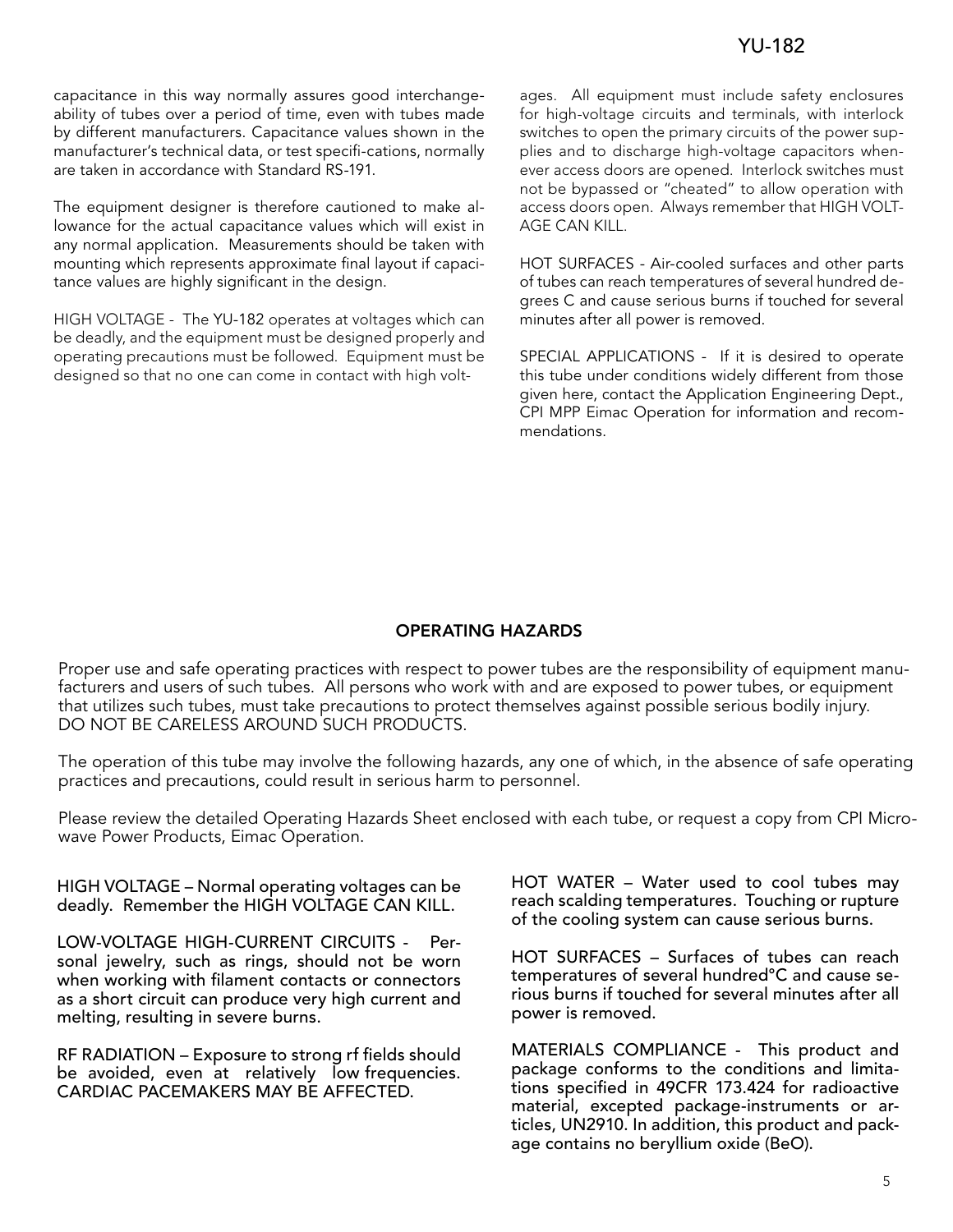YU-182



COOLING YU-182

Air flow was measured using the SK-410 socket and a chimney 6 inches in diameter which allowed for a clearance of 1 inch around the anode of the tube.<br>The chimney does not come in direct contact with the anode of the tube.